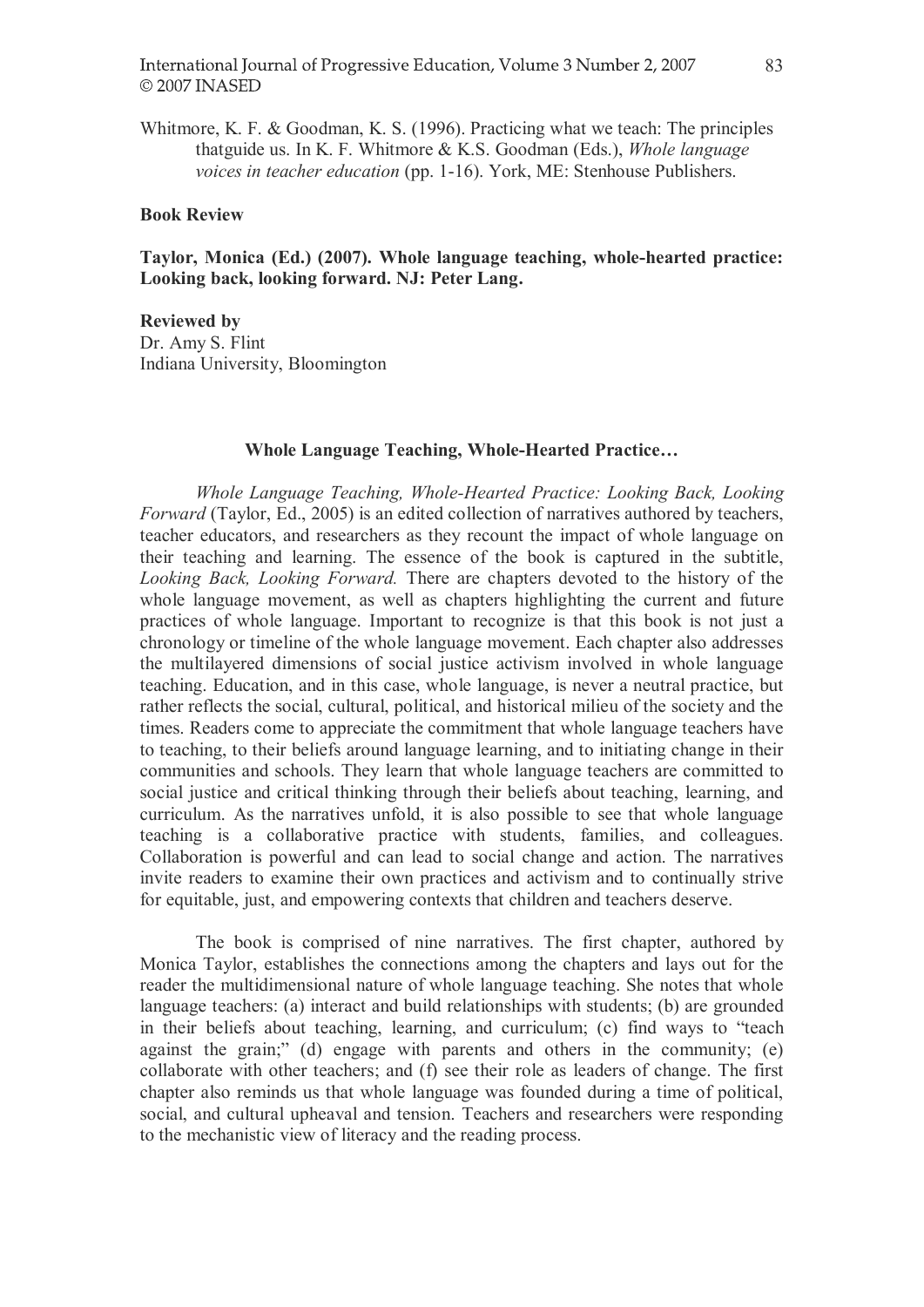Chapters two and three by Debra Goodman recount the beginnings of the whole language movement in the urban center of Detroit from the early 1980s through the 1990s. Debra, the daughter of Ken and Yetta, grew up with language, literacy, and linguistics as part of the dinner conversation. Because of this, she knew many teachers and researchers instrumental in whole language, including Dorothy Watson, Dorothy Menosky, David Bloome, and Carolyn Burke. Debra reflects on the initial conversations among a community of teachers to tell the story of how she and a colleague, Toby Kahn Loftus, brought whole language to the classroom. They collaborated on a variety of projects and organized their curriculum around theme cycles, research, community studies, and oral presentations instead of "reports." In 1989 at the peak of whole language interest, the Dewey Center for Urban Education opened. The school was a place to rethink language learning and teaching practices. While the Dewey School was an oasis of pedagogical possibilities, it also faced ambivalent teachers, questioning parents, and administrators with little vision of whole language curriculum. The chapters conclude by reminding readers that even in a climate of political attack, teachers must continue to advocate on behalf of children for curricula and environments that are transforming. Moreover, teachers do not do it alone. Debra notes that we, "speak out and proudly identify ourselves as whole language teachers but also a part of a transformative teacher's movement"  $(p, 41)$ .

Carole Stice, Nancy Bertrand, and Maryann Manning offer a historical view of the reading research process that eventually led to winter workshops. The chapter provides a picture of the educational context of the 1960s through the 1980s. Basic skills dominated the instruction; children were taught with basal readers that were solely constructed to teach reading. By the mid 1970s, however, teachers began to rebel against the bits and pieces of reading instruction. The work of Ken and Yetta Goodman, among many others (Dorothy Watson, Carolyn Burke, Jerry Harste, Brian Cambourne, Dorothy Menosky, to name a few) was beginning to be noticed. Teacher educators, such as the three authors, wanted access and opportunities to learn from these researchers. The winter workshops became the venue for such work. The first workshop focused on miscue analysis. Participants learned they were right. The reading process was highly complex-- more than sounding out, recognizing sight words, and applying structural analysis. For the next 12 years, the workshops flourished. Each workshop offered sessions on miscue analysis, but additional topics were added —reading writing connection, whole language evaluation, kidwatching, authenticity in learning engagements, transactional model of reading, and ethnography in research. There was international participation. By the mid 1990s, however, the climate had shifted. Whole language was under attack from the Back to Basics movement and other conservative forces. A final workshop in 2000 returned to the foundations of whole language and liberatory pedagogy. Throughout the years, the workshops were a place to learn, to understand the reading process more deeply, and to be energized and empowered.

Chapter five, then, brings us into the  $21<sup>st</sup>$  century with the work of Monica Taylor and Gennifer Otinsky. Monica and Gennifer engage in a conversation about their histories, backgrounds, roads to teaching, and becoming whole language educators. The collaboration between Monica (a teacher educator) and Gennifer (a sixth-grade teacher) highlights how social justice and whole language cannot be accomplished in isolation. The collaboration began by co-teaching a personal memoir unit in Gennifer's classroom with Monica's pre-service teachers. Following this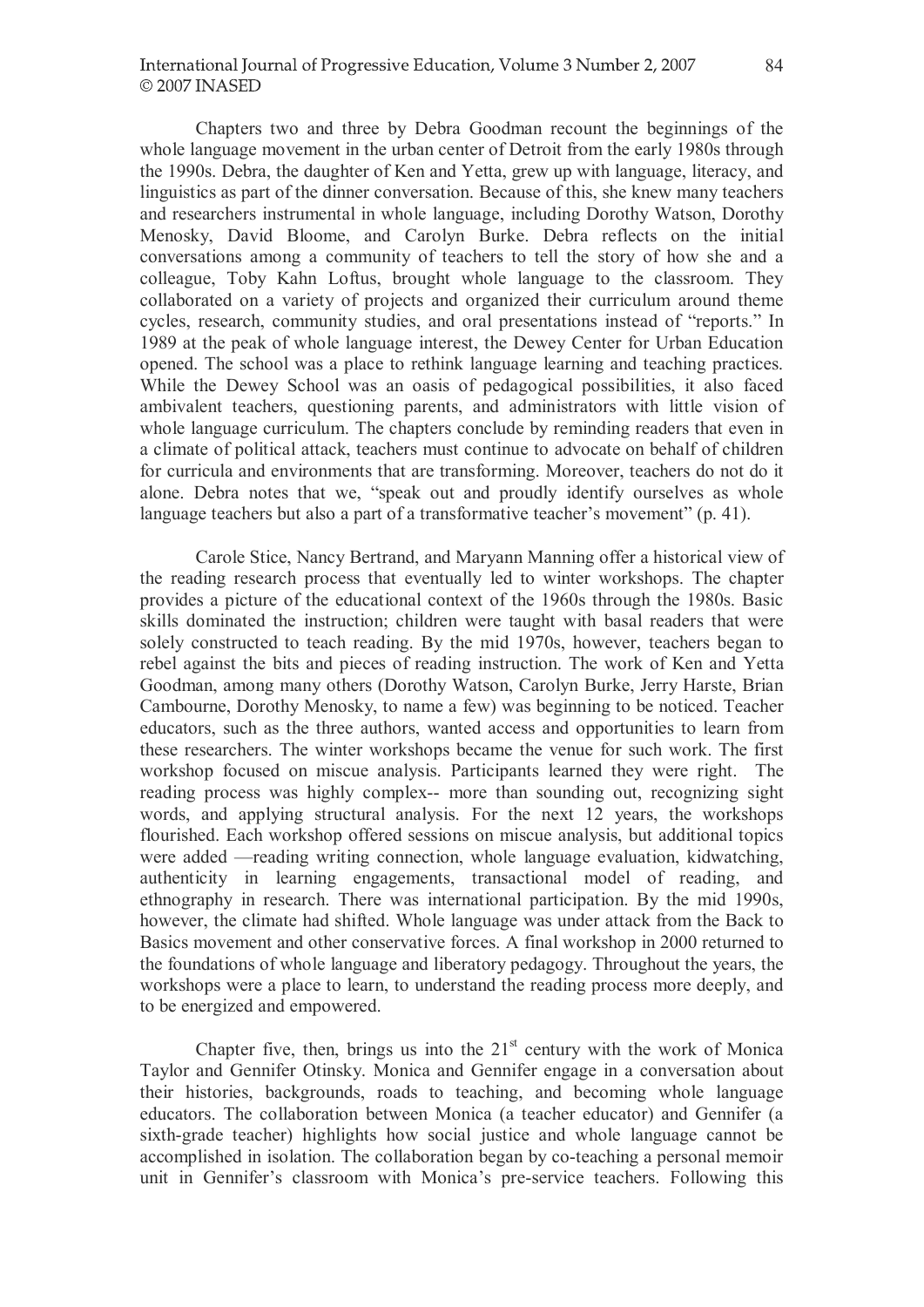success, they moved to teaching a collaborative unit on social justice. In teaching a unit on social justice, both Monica and Gennifer strengthened their own views of whole language. They were able to grapple with issues of democracy, race, ethnicity, stereotypes, hate and agencies of change. Monica and Gennifer saw social justice and whole language as being intimately connected  $-$  risky, time consuming, challenging, and ever changing.

Chapter six by M. Tamzin Sawyer opens with an interview with a student after completing an inquiry project on Egypt. The child indicates that the project was fun and that he learned how to do research. This opening sets the stage for M. Tamzin's narrative on her own struggles and challenges of becoming a whole language teacher. She began her career as a pre-service teacher in a whole language block taught by Yetta Goodman. Her initial experience was in a first grade where each student was engaged in inquiry. What M. Tamzin discovered was that kids learned much about their topic because they were engaged and interested. When M. Tamzin accepted her first teaching job, she was in a school with a more traditional approach to literacy instruction. For the first two years, she dutifully followed the school's literacy program of a basal reader, workbooks, and teacher's manual. As she began her third year, M. Tamzin returned to graduate school under the advisement of Yetta Goodman and rediscovered what she learned in her whole language block, but had not yet put into practice. She implemented a range of reading and writing activities along with inquiry projects. Administrative changes, designation as an "underperforming school" and pressures from the district required that the school move to a PDCA (Plan Do Check Act) model that had teachers teaching the same performance objective at the same time. This shift had taken the power and trust away from teachers like M. Tamzin and the students she taught. The chapter ends on a hopeful note of working within the system to do what is best for students.

The chapter authored by Lian-Ju Lee and Wen-Yun Lin provides readers with an international focus. These authors detail the whole language movement in Taiwan. They begin by sharing the educational practices that were in place when whole language was introduced. Test directed teaching and learning were rooted practices, along with a strong presence of unification. Both of these are significant obstacles to overcome when shifting to whole language pedagogy. Lian-Ju and Wen-Yun share the history of those initial years of whole language in Taiwan when academic papers and presentations were first presented to the educational community in the early 1990s. As the country engaged in various reform efforts through the 1990s, whole language principles influenced curriculum and teacher development. In their chapter, Lian-Ju and Wen-Yun present two case studies of classroom teachers implementing whole language. The case studies are helpful in demonstrating the change in teachers' and children's learning processes. Additionally, this chapter chronicles the development of Teachers Applying Whole Language (TAWL) of Southern Taiwan. The group is registered as a nationwide educational association, with over 200 members.

Chapter eight, authored by Denny Taylor, is clearly centered on both the historical and the political lenses of whole language. Denny takes readers back to an interview that was conducted between Ken and Yetta Goodman and James Collins, a reporter for Time Magazine. While reading the chapter, readers learn more about the epistemological foundations of the miscue research and their research on reading as a